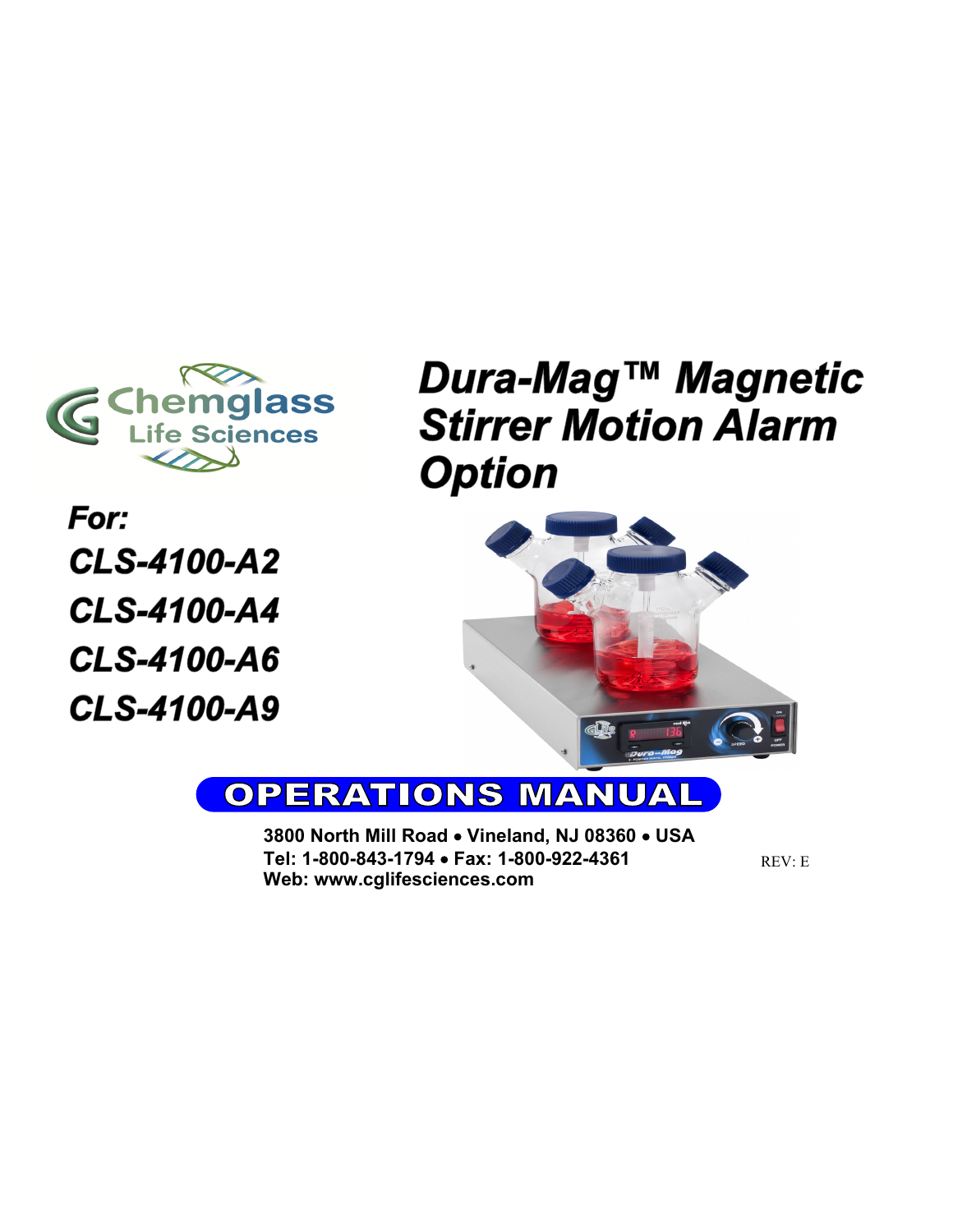## **FEATURES**

- 1. 85 dB internal audible buzzer
- 2. Serial port for external alarm configuration (external alarm is not supplied)
- 3. Alarm state is initiated if any of the magnets stops spinning
- 4. Convenient alarm reset button

#### **GENERAL Description**

The Chemglass Life Science's factory installed Motion Alarm option monitors the physical rotation of the stirrer mechanism. When the circuit does not detect motion within the preset time period, the alarm condition is activated. The alarm output activates the audible alarm, and the isolated relay contacts are switched. Normally closed and normally open contacts are wired to a 9 pin sub D connector at the rear of the chassis. The contacts are wired for fail safe operation.

## **SPECIFICATIONS**

Supply Voltage - 120VAC to 240VAC +/-10%, 50-60 Hz connected to a CG Life Sciences 24VDC power supply Alarm output connection - DB9 female connector -

Unit running: Pin  $#1=$  common Pin #2= CLOSED contact Pin #5= OPEN contact

Unit in Alarm state: Pin  $#1=$  common Pin #2= OPEN contact Pin #5= CLOSED contact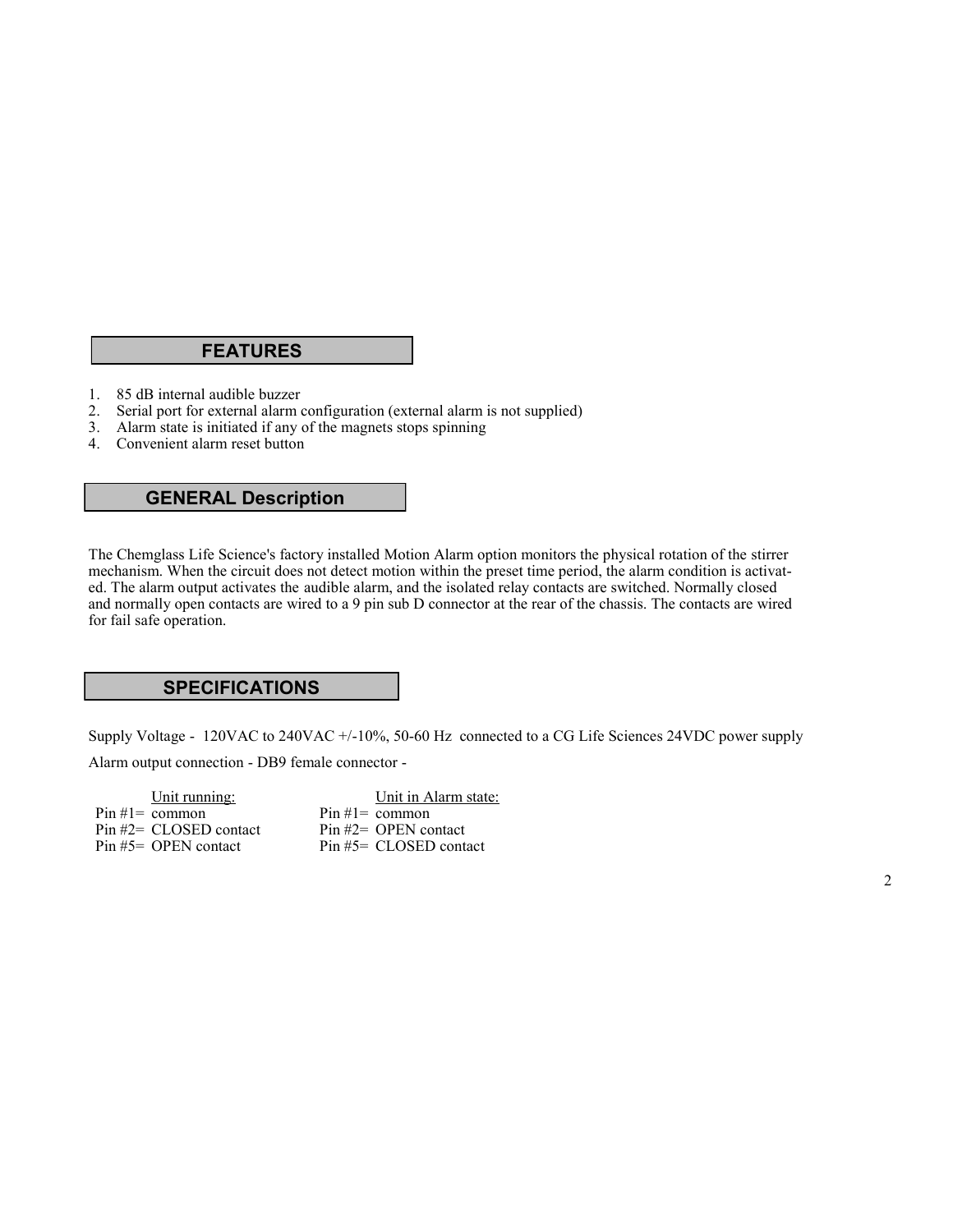#### **SET-UP** (See Figure 1)

- 1. Connect one end of a 9-pin serial communications cable to the "COMM." receptacle located on the rear panel of the magnetic stirrer. (See pin configuration under SPECIFICATIONS).
- 2. Connect the other end to a suitable alarm system, i.e. house alarm, computer system, or other system.



**Figure 1—Rear Panel of Magnetic Stirrer**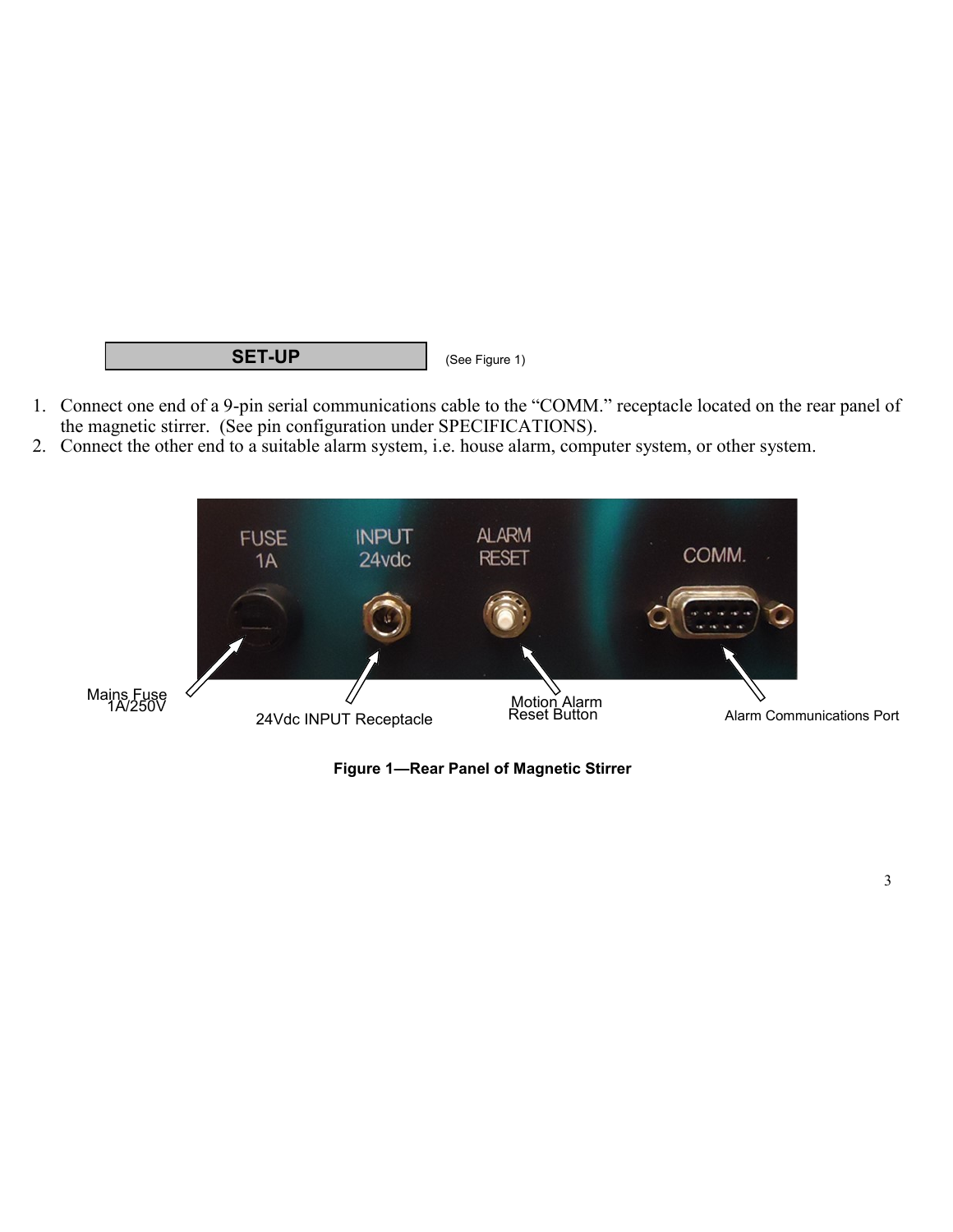# **OPERATION**

The alarm circuit is automatically started when the main power switch is turned on. The alarm circuit operates at any RPM setting between 25 - 400.

The "ALARM RESET" push button is located on the rear panel – see figure 1. When the alarm has been activated, pressing this button will silence the audible alarm and switch the alarm output relay. The alarm circuit remains off until the unit is powered OFF then ON, or pulses are once again received by the internal sensor.

# **TROUBLESHOOTING**

An alarm condition could represent a malfunction in the motor circuit, power supply, or more likely, a broken or slipping belt. Verify main drive belt. See Figure 2 (Inside Magnetic Stirrer)

# **Replacement Parts**

P/N: ELE-045-020 Description: Main drive belt for all magnetic stirrers from 08/15/14 to 3/21/17.

P/N: ELE-045-023 Description: Main drive belt for all magnetic stirrers as of 03/22/17.



Figure 2